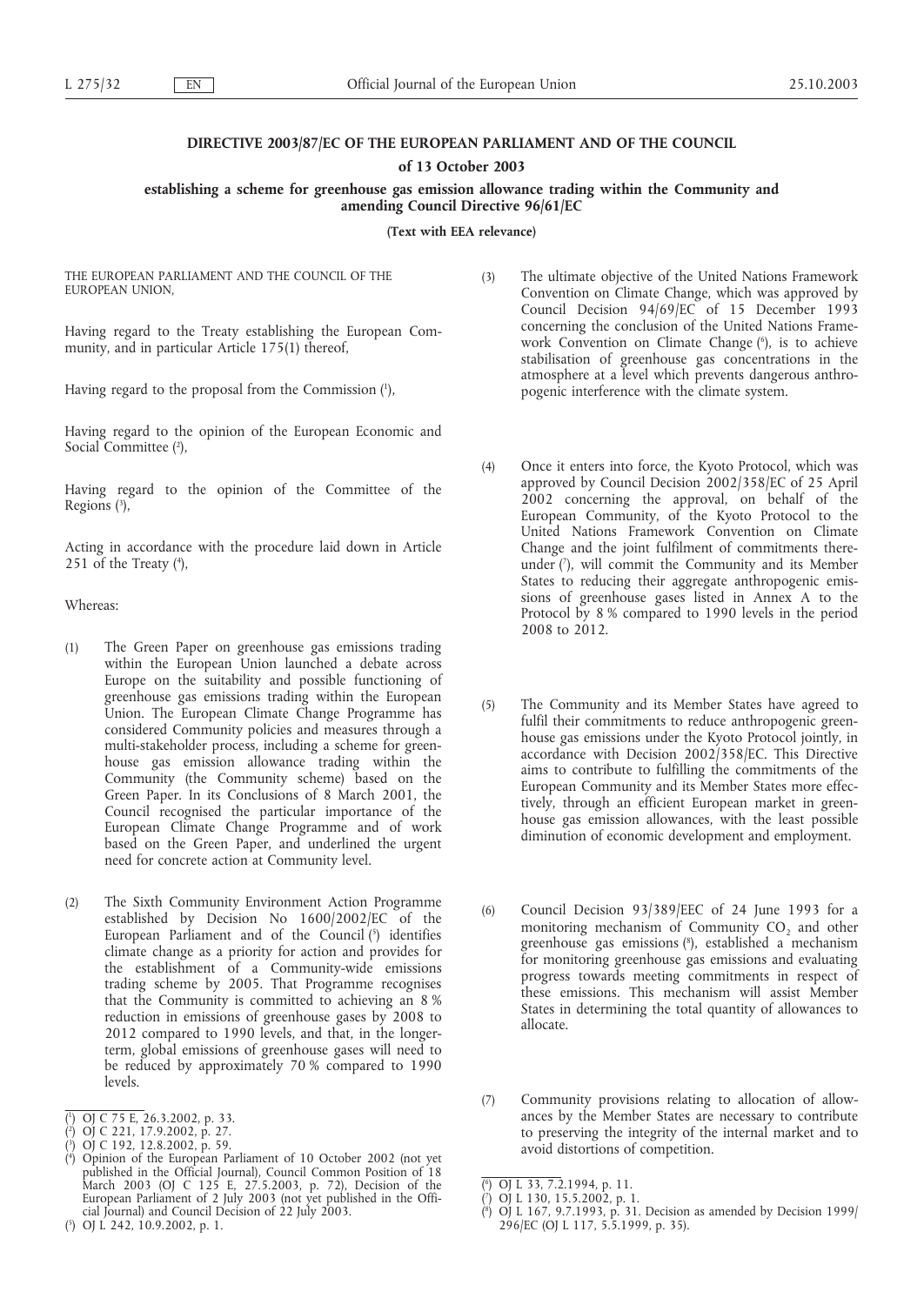- (8) Member States should have regard when allocating allowances to the potential for industrial process activities to reduce emissions.
- (9) Member States may provide that they only issue allowances valid for a five-year period beginning in 2008 to persons in respect of allowances cancelled, corresponding to emission reductions made by those persons on their national territory during a three-year period beginning in 2005.
- (10) Starting with the said five-year period, transfers of allowances to another Member State will involve corresponding adjustments of assigned amount units under the Kyoto Protocol.
- (11) Member States should ensure that the operators of certain specified activities hold a greenhouse gas emissions permit and that they monitor and report their emissions of greenhouse gases specified in relation to those activities.
- (12) Member States should lay down rules on penalties applicable to infringements of this Directive and ensure that they are implemented. Those penalties must be effective, proportionate and dissuasive.
- (13) In order to ensure transparency, the public should have access to information relating to the allocation of allowances and to the results of monitoring of emissions, subject only to restrictions provided for in Directive 2003/4/EC of the European Parliament and of the Council of 28 January 2003 on public access to environmental information (1).
- (14) Member States should submit a report on the implementation of this Directive drawn up on the basis of Council Directive 91/692/EEC of 23 December 1991 standardising and rationalising reports on the implementation of certain Directives relating to the environment (2).
- (15) The inclusion of additional installations in the Community scheme should be in accordance with the provisions laid down in this Directive, and the coverage of the Community scheme may thereby be extended to emissions of greenhouse gases other than carbon dioxide, *inter alia* from aluminium and chemicals activities.
- (16) This Directive should not prevent any Member State from maintaining or establishing national trading schemes regulating emissions of greenhouse gases from activities other than those listed in Annex I or included in the Community scheme, or from installations temporarily excluded from the Community scheme.
- (17) Member States may participate in international emissions trading as Parties to the Kyoto Protocol with any other Party included in Annex B thereto.
- (18) Linking the Community scheme to greenhouse gas emission trading schemes in third countries will increase the cost-effectiveness of achieving the Community emission reductions target as laid down in Decision 2002/358/EC on the joint fulfilment of commitments.
- (19) Project-based mechanisms including Joint Implementation (JI) and the Clean Development Mechanism (CDM) are important to achieve the goals of both reducing global greenhouse gas emissions and increasing the costeffective functioning of the Community scheme. In accordance with the relevant provisions of the Kyoto Protocol and Marrakech Accords, the use of the mechanisms should be supplemental to domestic action and domestic action will thus constitute a significant element of the effort made.
- (20) This Directive will encourage the use of more energyefficient technologies, including combined heat and power technology, producing less emissions per unit of output, while the future directive of the European Parliament and of the Council on the promotion of cogeneration based on useful heat demand in the internal energy market will specifically promote combined heat and power technology.
- (21) Council Directive 96/61/EC of 24 September 1996 concerning integrated pollution prevention and control (3 ) establishes a general framework for pollution prevention and control, through which greenhouse gas emissions permits may be issued. Directive 96/61/EC should be amended to ensure that emission limit values are not set for direct emissions of greenhouse gases from an installation subject to this Directive and that Member States may choose not to impose requirements relating to energy efficiency in respect of combustion units or other units emitting carbon dioxide on the site, without prejudice to any other requirements pursuant to Directive 96/61/EC.
- (22) This Directive is compatible with the United Nations Framework Convention on Climate Change and the Kyoto Protocol. It should be reviewed in the light of developments in that context and to take into account experience in its implementation and progress achieved in monitoring of emissions of greenhouse gases.

<sup>(</sup> 1 ) OJ L 41, 14.2.2003, p. 26.

<sup>(</sup> $^{2}$ ) OJ L 377, 31.12.1991, p. 48.

<sup>3</sup> ) OJ L 257, 10.10.1996, p. 26.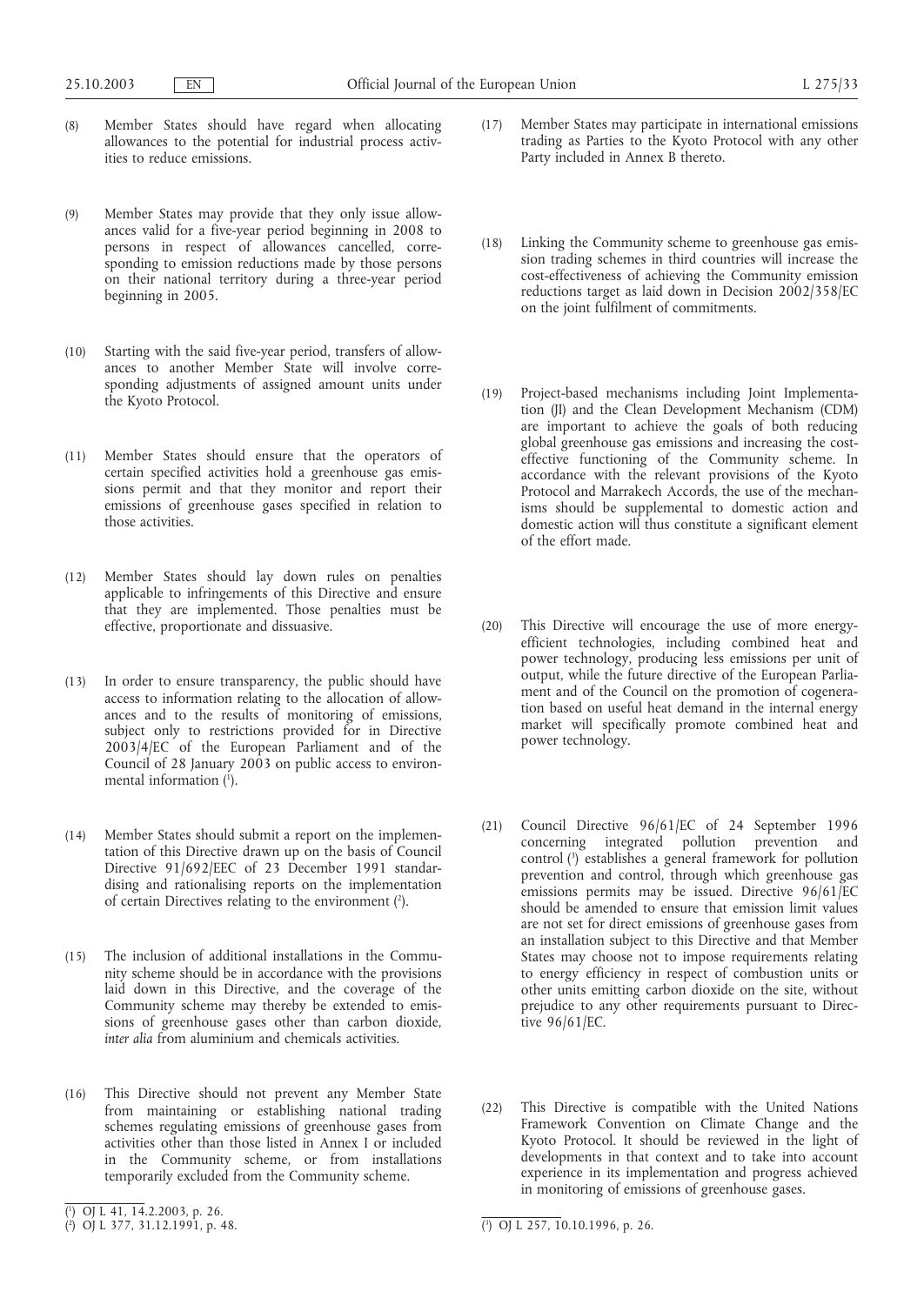- (23) Emission allowance trading should form part of a comprehensive and coherent package of policies and measures implemented at Member State and Community level. Without prejudice to the application of Articles 87 and 88 of the Treaty, where activities are covered by the Community scheme, Member States may consider the implications of regulatory, fiscal or other policies that pursue the same objectives. The review of the Directive should consider the extent to which these objectives have been attained.
- (24) The instrument of taxation can be a national policy to limit emissions from installations temporarily excluded.
- (25) Policies and measures should be implemented at Member State and Community level across all sectors of the European Union economy, and not only within the industry and energy sectors, in order to generate substantial emissions reductions. The Commission should, in particular, consider policies and measures at Community level in order that the transport sector makes a substantial contribution to the Community and its Member States meeting their climate change obligations under the Kyoto Protocol.
- (26) Notwithstanding the multifaceted potential of marketbased mechanisms, the European Union strategy for climate change mitigation should be built on a balance between the Community scheme and other types of Community, domestic and international action.
- (27) This Directive respects the fundamental rights and observes the principles recognised in particular by the Charter of Fundamental Rights of the European Union.
- (28) The measures necessary for the implementation of this Directive should be adopted in accordance with Council Decision 1999/468/EC of 28 June 1999 laying down the procedures for the exercise of implementing powers conferred on the Commission (1).
- (29) As the criteria (1), (5) and (7) of Annex III cannot be amended through comitology, amendments in respect of periods after 2012 should only be made through codecision.
- (30) Since the objective of the proposed action, the establishment of a Community scheme, cannot be sufficiently achieved by the Member States acting individually, and can therefore by reason of the scale and effects of the proposed action be better achieved at Community level, the Community may adopt measures, in accordance with the principle of subsidiarity as set out in Article 5 of the Treaty. In accordance with the principle of proportion-

ality, as set out in that Article, this Directive does not go beyond what is necessary in order to achieve that objective,

HAVE ADOPTED THIS DIRECTIVE:

## *Article 1*

# **Subject matter**

This Directive establishes a scheme for greenhouse gas emission allowance trading within the Community (hereinafter referred to as the 'Community scheme') in order to promote reductions of greenhouse gas emissions in a cost-effective and economically efficient manner.

# *Article 2*

# **Scope**

1. This Directive shall apply to emissions from the activities listed in Annex I and greenhouse gases listed in Annex II.

2. This Directive shall apply without prejudice to any requirements pursuant to Directive 96/61/EC.

#### *Article 3*

# **Definitions**

For the purposes of this Directive the following definitions shall apply:

- (a) 'allowance' means an allowance to emit one tonne of carbon dioxide equivalent during a specified period, which shall be valid only for the purposes of meeting the requirements of this Directive and shall be transferable in accordance with the provisions of this Directive;
- (b) 'emissions' means the release of greenhouse gases into the atmosphere from sources in an installation;
- (c) 'greenhouse gases' means the gases listed in Annex II;
- (d) 'greenhouse gas emissions permit' means the permit issued in accordance with Articles 5 and 6;
- (e) 'installation' means a stationary technical unit where one or more activities listed in Annex I are carried out and any other directly associated activities which have a technical connection with the activities carried out on that site and which could have an effect on emissions and pollution;
- (f) 'operator' means any person who operates or controls an installation or, where this is provided for in national legislation, to whom decisive economic power over the technical functioning of the installation has been delegated;
- (g) 'person' means any natural or legal person;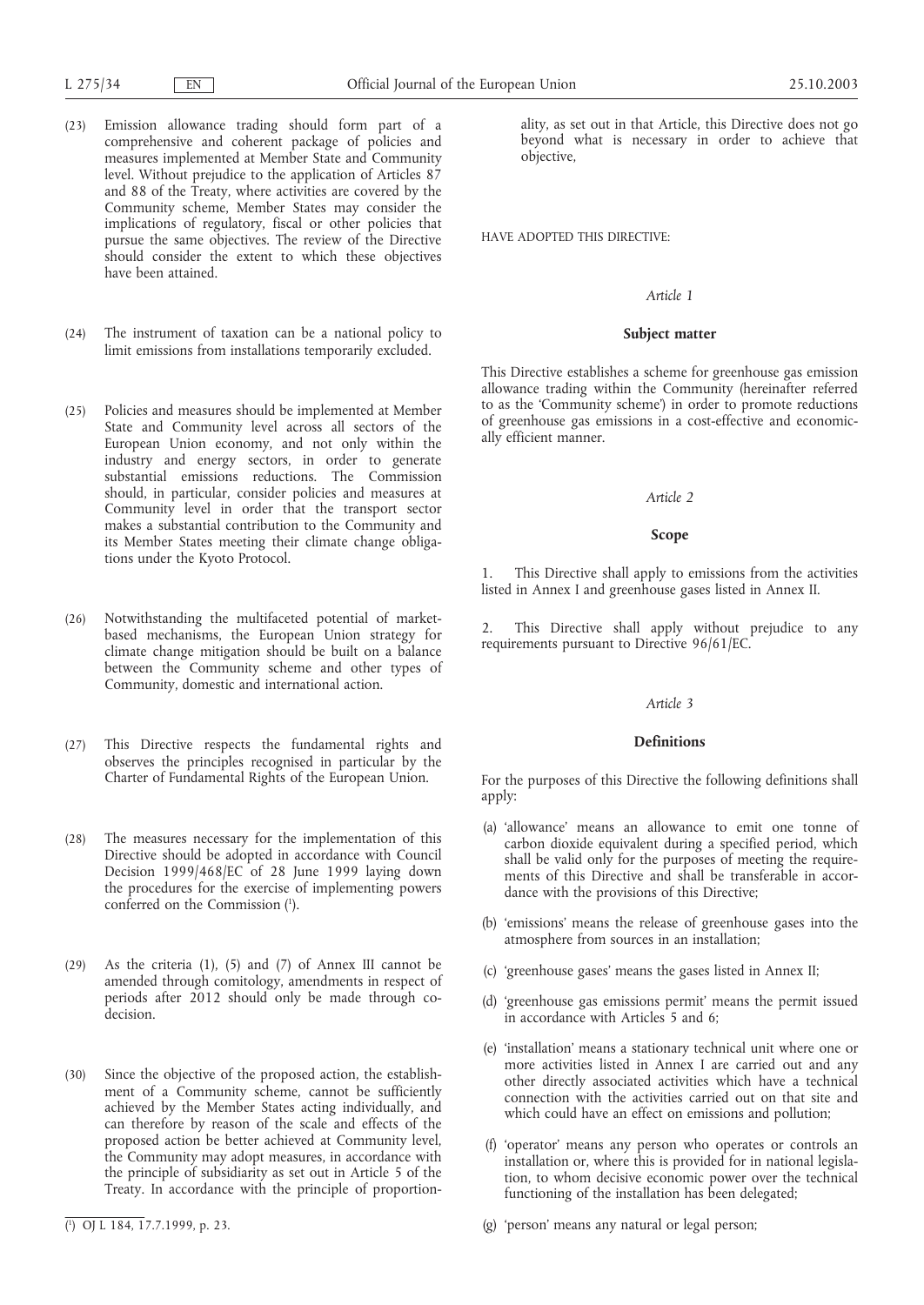- (h) 'new entrant' means any installation carrying out one or more of the activities indicated in Annex I, which has obtained a greenhouse gas emissions permit or an update of its greenhouse gas emissions permit because of a change in the nature or functioning or an extension of the installation, subsequent to the notification to the Commission of the national allocation plan;
- (i) 'the public' means one or more persons and, in accordance with national legislation or practice, associations, organisations or groups of persons;
- (j) 'tonne of carbon dioxide equivalent' means one metric tonne of carbon dioxide  $(CO<sub>2</sub>)$  or an amount of any other greenhouse gas listed in Annex II with an equivalent global-warming potential.

# *Article 4*

### **Greenhouse gas emissions permits**

Member States shall ensure that, from 1 January 2005, no installation undertakes any activity listed in Annex I resulting in emissions specified in relation to that activity unless its operator holds a permit issued by a competent authority in accordance with Articles 5 and 6, or the installation is temporarily excluded from the Community scheme pursuant to Article 27.

#### *Article 5*

# **Applications for greenhouse gas emissions permits**

An application to the competent authority for a greenhouse gas emissions permit shall include a description of:

- (a) the installation and its activities including the technology used;
- (b) the raw and auxiliary materials, the use of which is likely to lead to emissions of gases listed in Annex I;
- (c) the sources of emissions of gases listed in Annex I from the installation; and
- (d) the measures planned to monitor and report emissions in accordance with the guidelines adopted pursuant to Article 14.

The application shall also include a non-technical summary of the details referred to in the first subparagraph.

### *Article 6*

# **Conditions for and contents of the greenhouse gas emissions permit**

1. The competent authority shall issue a greenhouse gas emissions permit granting authorisation to emit greenhouse gases from all or part of an installation if it is satisfied that the operator is capable of monitoring and reporting emissions.

A greenhouse gas emissions permit may cover one or more installations on the same site operated by the same operator.

Greenhouse gas emissions permits shall contain the following:

- (a) the name and address of the operator;
- (b) a description of the activities and emissions from the installation;
- (c) monitoring requirements, specifying monitoring methodology and frequency;
- (d) reporting requirements; and
- (e) an obligation to surrender allowances equal to the total emissions of the installation in each calendar year, as verified in accordance with Article 15, within four months following the end of that year.

# *Article 7*

### **Changes relating to installations**

The operator shall inform the competent authority of any changes planned in the nature or functioning, or an extension, of the installation which may require updating of the greenhouse gas emissions permit. Where appropriate, the competent authority shall update the permit. Where there is a change in the identity of the installation's operator, the competent authority shall update the permit to include the name and address of the new operator.

# *Article 8*

### **Coordination with Directive 96/61/EC**

Member States shall take the necessary measures to ensure that, where installations carry out activities that are included in Annex I to Directive 96/61/EC, the conditions of, and procedure for, the issue of a greenhouse gas emissions permit are coordinated with those for the permit provided for in that Directive. The requirements of Articles 5, 6 and 7 of this Directive may be integrated into the procedures provided for in Directive 96/61/EC.

#### *Article 9*

### **National allocation plan**

1. For each period referred to in Article 11(1) and (2), each Member State shall develop a national plan stating the total quantity of allowances that it intends to allocate for that period and how it proposes to allocate them. The plan shall be based on objective and transparent criteria, including those listed in Annex III, taking due account of comments from the public. The Commission shall, without prejudice to the Treaty, by 31 December 2003 at the latest develop guidance on the implementation of the criteria listed in Annex III.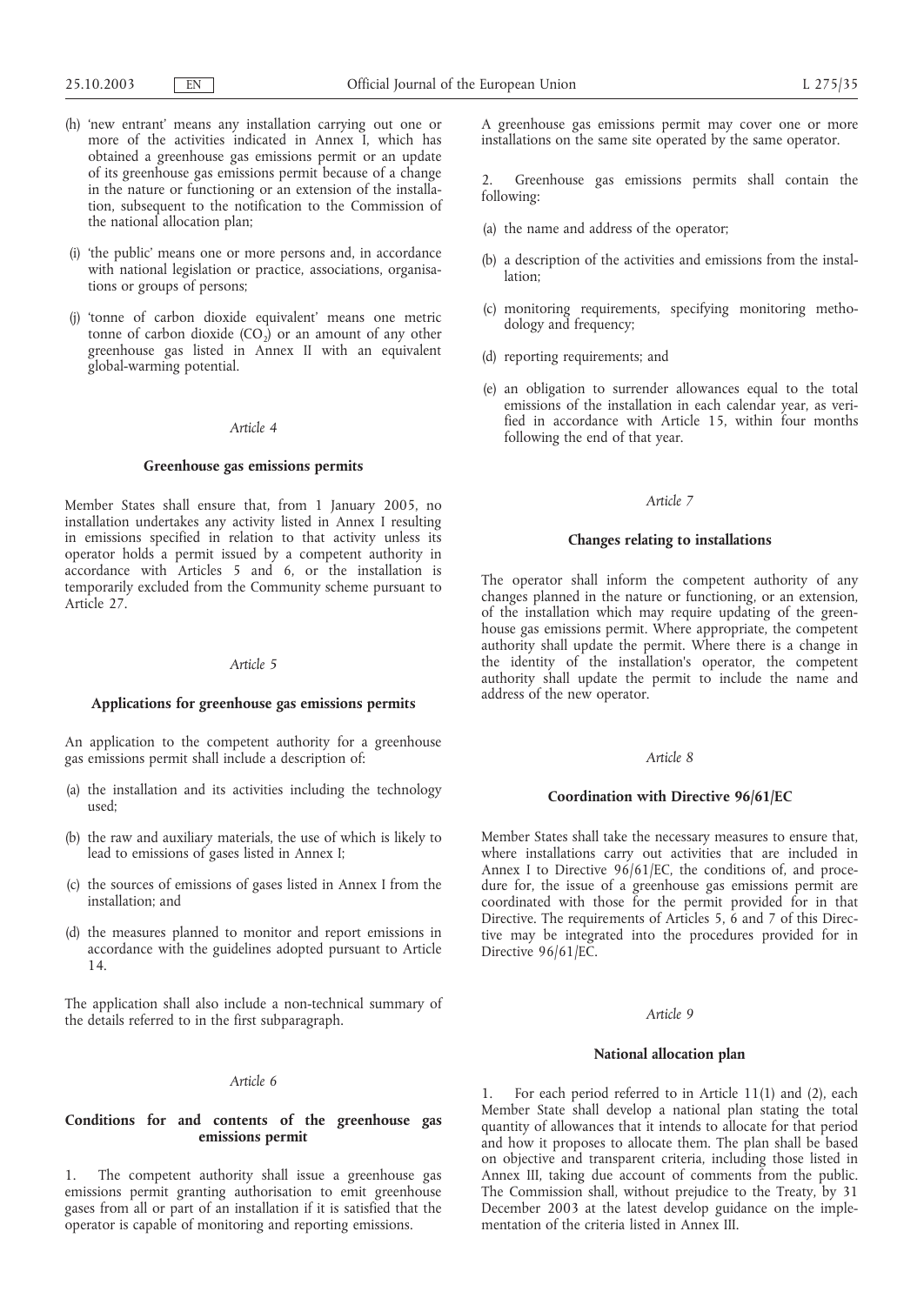For the period referred to in Article 11(1), the plan shall be published and notified to the Commission and to the other Member States by 31 March 2004 at the latest. For subsequent periods, the plan shall be published and notified to the Commission and to the other Member States at least 18 months before the beginning of the relevant period.

2. National allocation plans shall be considered within the committee referred to in Article 23(1).

3. Within three months of notification of a national allocation plan by a Member State under paragraph 1, the Commission may reject that plan, or any aspect thereof, on the basis that it is incompatible with the criteria listed in Annex III or with Article 10. The Member State shall only take a decision under Article 11(1) or (2) if proposed amendments are accepted by the Commission. Reasons shall be given for any rejection decision by the Commission.

## *Article 10*

# **Method of allocation**

For the three-year period beginning 1 January 2005 Member States shall allocate at least 95 % of the allowances free of charge. For the five-year period beginning 1 January 2008, Member States shall allocate at least 90 % of the allowances free of charge.

## *Article 11*

#### **Allocation and issue of allowances**

1. For the three-year period beginning 1 January 2005, each Member State shall decide upon the total quantity of allowances it will allocate for that period and the allocation of those allowances to the operator of each installation. This decision shall be taken at least three months before the beginning of the period and be based on its national allocation plan developed pursuant to Article 9 and in accordance with Article 10, taking due account of comments from the public.

2. For the five-year period beginning 1 January 2008, and for each subsequent five-year period, each Member State shall decide upon the total quantity of allowances it will allocate for that period and initiate the process for the allocation of those allowances to the operator of each installation. This decision shall be taken at least 12 months before the beginning of the relevant period and be based on the Member State's national allocation plan developed pursuant to Article 9 and in accordance with Article 10, taking due account of comments from the public.

3. Decisions taken pursuant to paragraph 1 or 2 shall be in accordance with the requirements of the Treaty, in particular Articles 87 and 88 thereof. When deciding upon allocation, Member States shall take into account the need to provide access to allowances for new entrants.

4. The competent authority shall issue a proportion of the total quantity of allowances each year of the period referred to in paragraph 1 or 2, by 28 February of that year.

## *Article 12*

### **Transfer, surrender and cancellation of allowances**

1. Member States shall ensure that allowances can be transferred between:

(a) persons within the Community;

(b) persons within the Community and persons in third countries, where such allowances are recognised in accordance with the procedure referred to in Article 25 without restrictions other than those contained in, or adopted pursuant to, this Directive.

2. Member States shall ensure that allowances issued by a competent authority of another Member State are recognised for the purpose of meeting an operator's obligations under paragraph 3.

3. Member States shall ensure that, by 30 April each year at the latest, the operator of each installation surrenders a number of allowances equal to the total emissions from that installation during the preceding calendar year as verified in accordance with Article 15, and that these are subsequently cancelled.

4. Member States shall take the necessary steps to ensure that allowances will be cancelled at any time at the request of the person holding them.

# *Article 13*

# **Validity of allowances**

1. Allowances shall be valid for emissions during the period referred to in Article 11(1) or (2) for which they are issued.

2. Four months after the beginning of the first five-year period referred to in Article 11(2), allowances which are no longer valid and have not been surrendered and cancelled in accordance with Article 12(3) shall be cancelled by the competent authority.

Member States may issue allowances to persons for the current period to replace any allowances held by them which are cancelled in accordance with the first subparagraph.

3. Four months after the beginning of each subsequent fiveyear period referred to in Article 11(2), allowances which are no longer valid and have not been surrendered and cancelled in accordance with Article 12(3) shall be cancelled by the competent authority.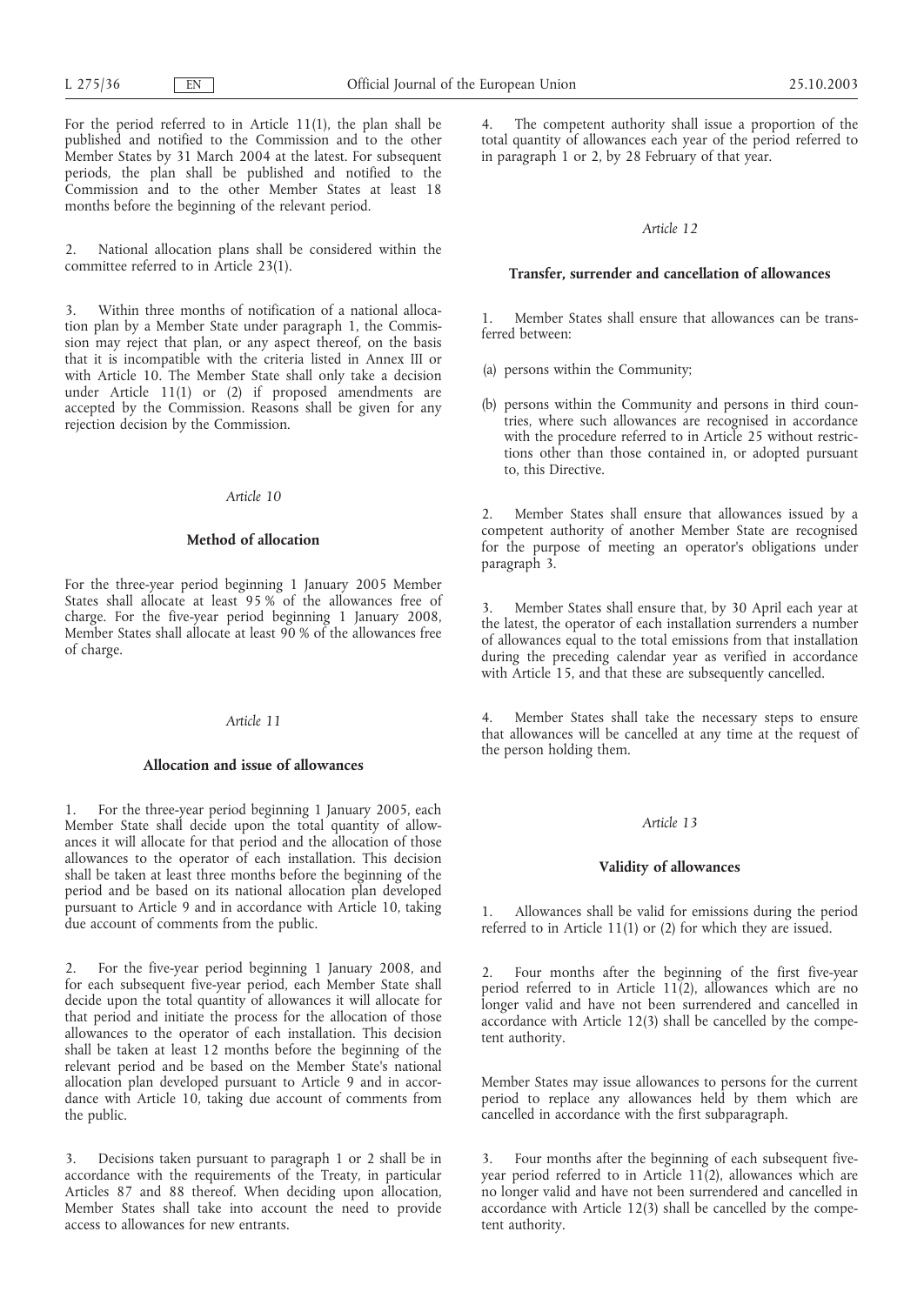Member States shall issue allowances to persons for the current period to replace any allowances held by them which are cancelled in accordance with the first subparagraph.

# *Article 14*

### **Guidelines for monitoring and reporting of emissions**

1. The Commission shall adopt guidelines for monitoring and reporting of emissions resulting from the activities listed in Annex I of greenhouse gases specified in relation to those activities, in accordance with the procedure referred to in Article 23(2), by 30 September 2003. The guidelines shall be based on the principles for monitoring and reporting set out in Annex IV.

2. Member States shall ensure that emissions are monitored in accordance with the guidelines.

3. Member States shall ensure that each operator of an installation reports the emissions from that installation during each calendar year to the competent authority after the end of that year in accordance with the guidelines.

# *Article 15*

# **Verification**

Member States shall ensure that the reports submitted by operators pursuant to Article 14(3) are verified in accordance with the criteria set out in Annex V, and that the competent authority is informed thereof.

Member States shall ensure that an operator whose report has not been verified as satisfactory in accordance with the criteria set out in Annex V by 31 March each year for emissions during the preceding year cannot make further transfers of allowances until a report from that operator has been verified as satisfactory.

# *Article 16*

## **Penalties**

Member States shall lay down the rules on penalties applicable to infringements of the national provisions adopted pursuant to this Directive and shall take all measures necessary to ensure that such rules are implemented. The penalties provided for must be effective, proportionate and dissuasive. Member States shall notify these provisions to the Commission by 31 December 2003 at the latest, and shall notify it without delay of any subsequent amendment affecting them.

2. Member States shall ensure publication of the names of operators who are in breach of requirements to surrender sufficient allowances under Article 12(3).

3. Member States shall ensure that any operator who does not surrender sufficient allowances by 30 April of each year to cover its emissions during the preceding year shall be held liable for the payment of an excess emissions penalty. The excess emissions penalty shall be EUR 100 for each tonne of carbon dioxide equivalent emitted by that installation for which the operator has not surrendered allowances. Payment of the excess emissions penalty shall not release the operator from the obligation to surrender an amount of allowances equal to those excess emissions when surrendering allowances in relation to the following calendar year.

4. During the three-year period beginning 1 January 2005, Member States shall apply a lower excess emissions penalty of EUR 40 for each tonne of carbon dioxide equivalent emitted by that installation for which the operator has not surrendered allowances. Payment of the excess emissions penalty shall not release the operator from the obligation to surrender an amount of allowances equal to those excess emissions when surrendering allowances in relation to the following calendar year.

# *Article 17*

#### **Access to information**

Decisions relating to the allocation of allowances and the reports of emissions required under the greenhouse gas emissions permit and held by the competent authority shall be made available to the public by that authority subject to the restrictions laid down in Article 3(3) and Article 4 of Directive 2003/4/EC.

# *Article 18*

### **Competent authority**

Member States shall make the appropriate administrative arrangements, including the designation of the appropriate competent authority or authorities, for the implementation of the rules of this Directive. Where more than one competent authority is designated, the work of these authorities undertaken pursuant to this Directive must be coordinated.

### *Article 19*

### **Registries**

1. Member States shall provide for the establishment and maintenance of a registry in order to ensure the accurate accounting of the issue, holding, transfer and cancellation of allowances. Member States may maintain their registries in a consolidated system, together with one or more other Member States.

2. Any person may hold allowances. The registry shall be accessible to the public and shall contain separate accounts to record the allowances held by each person to whom and from whom allowances are issued or transferred.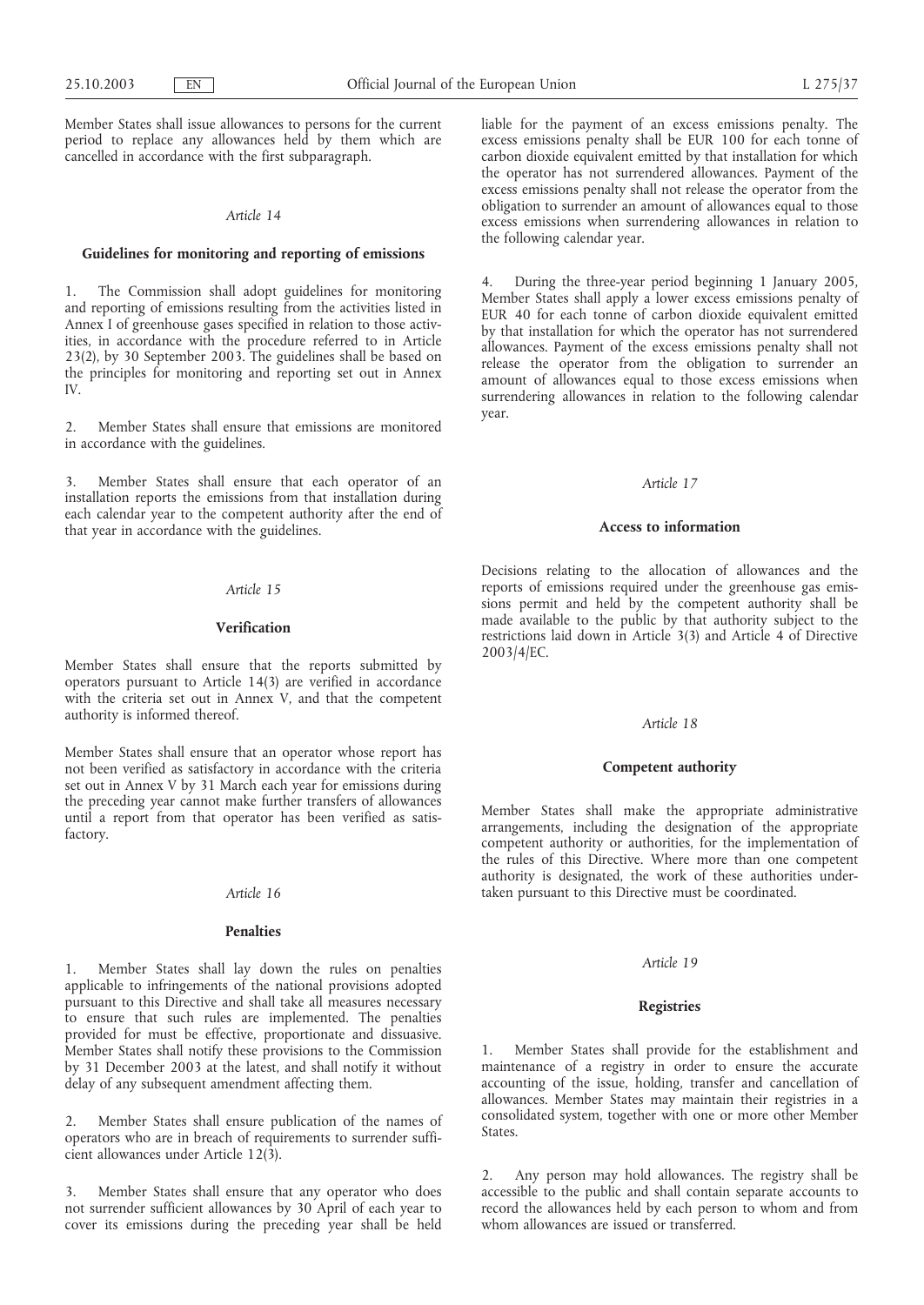3. In order to implement this Directive, the Commission shall adopt a Regulation in accordance with the procedure referred to in Article 23(2) for a standardised and secured system of registries in the form of standardised electronic databases containing common data elements to track the issue, holding, transfer and cancellation of allowances, to provide for public access and confidentiality as appropriate and to ensure that there are no transfers incompatible with obligations resulting from the Kyoto Protocol.

# *Article 20*

# **Central Administrator**

1. The Commission shall designate a Central Administrator to maintain an independent transaction log recording the issue, transfer and cancellation of allowances.

2. The Central Administrator shall conduct an automated check on each transaction in registries through the independent transaction log to ensure there are no irregularities in the issue, transfer and cancellation of allowances.

3. If irregularities are identified through the automated check, the Central Administrator shall inform the Member State or Member States concerned who shall not register the transactions in question or any further transactions relating to the allowances concerned until the irregularities have been resolved.

### *Article 21*

# **Reporting by Member States**

1. Each year the Member States shall submit to the Commission a report on the application of this Directive. This report shall pay particular attention to the arrangements for the allocation of allowances, the operation of registries, the application of the monitoring and reporting guidelines, verification and issues relating to compliance with the Directive and on the fiscal treatment of allowances, if any. The first report shall be sent to the Commission by 30 June 2005. The report shall be drawn up on the basis of a questionnaire or outline drafted by the Commission in accordance with the procedure laid down in Article 6 of Directive 91/692/EEC. The questionnaire or outline shall be sent to Member States at least six months before the deadline for the submission of the first report.

2. On the basis of the reports referred to in paragraph 1, the Commission shall publish a report on the application of this Directive within three months of receiving the reports from the Member States.

3. The Commission shall organise an exchange of information between the competent authorities of the Member States concerning developments relating to issues of allocation, the operation of registries, monitoring, reporting, verification and compliance.

#### *Article 22*

# **Amendments to Annex III**

The Commission may amend Annex III, with the exception of criteria (1), (5) and (7), for the period from 2008 to 2012 in the light of the reports provided for in Article 21 and of the experience of the application of this Directive, in accordance with the procedure referred to in Article 23(2).

#### *Article 23*

#### **Committee**

1. The Commission shall be assisted by the committee instituted by Article 8 of Decision 93/389/EEC.

Where reference is made to this paragraph, Articles 5 and 7 of Decision 1999/468/EC shall apply, having regard to the provisions of Article 8 thereof.

The period laid down in Article 5(6) of Decision 1999/468/EC shall be set at three months.

3. The Committee shall adopt its rules of procedure.

# *Article 24*

# **Procedures for unilateral inclusion of additional activities and gases**

1. From 2008, Member States may apply emission allowance trading in accordance with this Directive to activities, installations and greenhouse gases which are not listed in Annex I, provided that inclusion of such activities, installations and greenhouse gases is approved by the Commission in accordance with the procedure referred to in Article 23(2), taking into account all relevant criteria, in particular effects on the internal market, potential distortions of competition, the environmental integrity of the scheme and reliability of the planned monitoring and reporting system.

From 2005 Member States may under the same conditions apply emissions allowance trading to installations carrying out activities listed in Annex I below the capacity limits referred to in that Annex.

2. Allocations made to installations carrying out such activities shall be specified in the national allocation plan referred to in Article 9.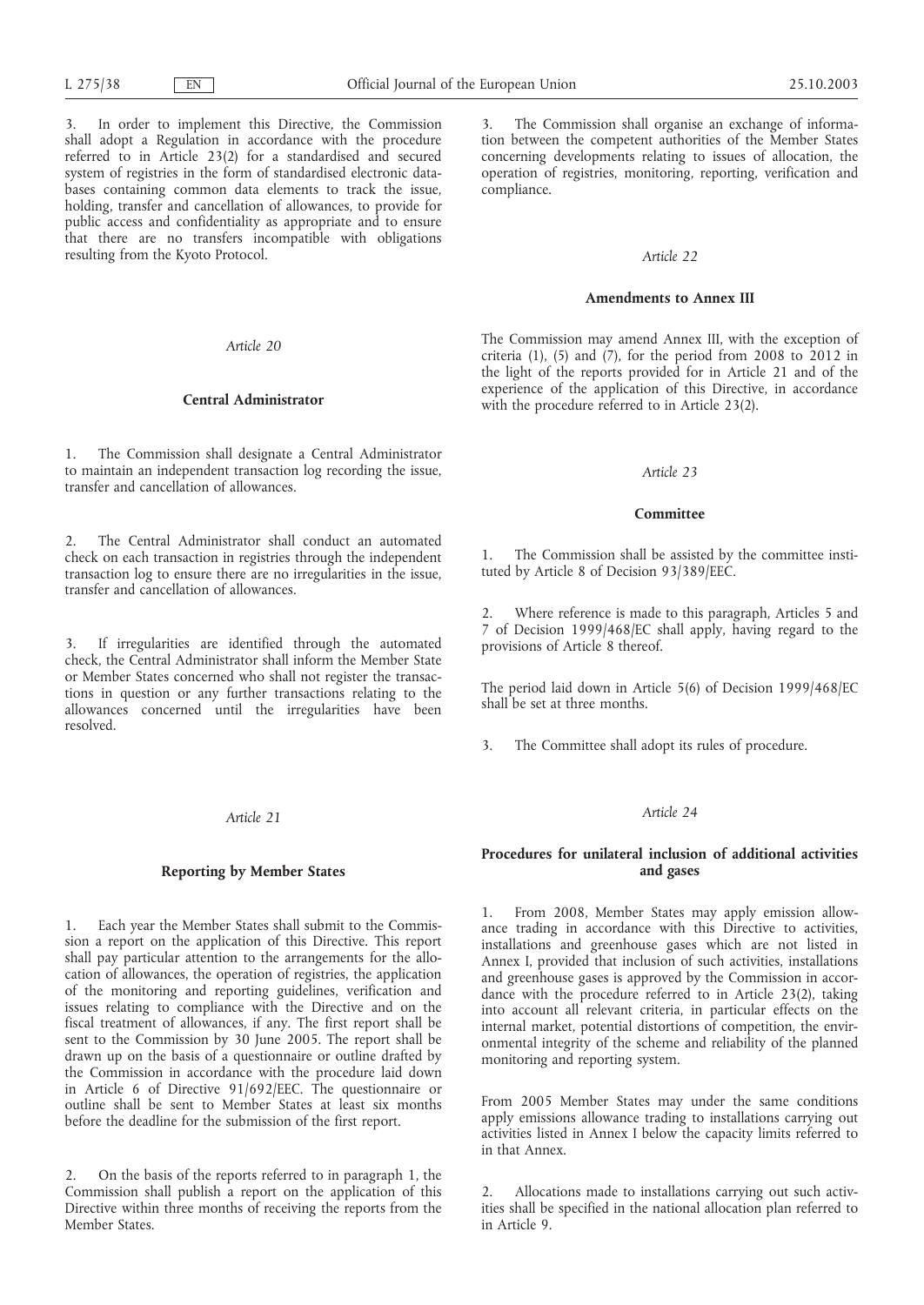3. The Commission may, on its own initiative, or shall, on request by a Member State, adopt monitoring and reporting guidelines for emissions from activities, installations and greenhouse gases which are not listed in Annex I in accordance with the procedure referred to in Article 23(2), if monitoring and reporting of these emissions can be carried out with sufficient accuracy.

4. In the event that such measures are introduced, reviews carried out pursuant to Article 30 shall also consider whether Annex I should be amended to include emissions from these activities in a harmonised way throughout the Community.

### *Article 25*

# **Links with other greenhouse gas emissions trading schemes**

1. Agreements should be concluded with third countries listed in Annex B to the Kyoto Protocol which have ratified the Protocol to provide for the mutual recognition of allowances between the Community scheme and other greenhouse gas emissions trading schemes in accordance with the rules set out in Article 300 of the Treaty.

2. Where an agreement referred to in paragraph 1 has been concluded, the Commission shall draw up any necessary provisions relating to the mutual recognition of allowances under that agreement in accordance with the procedure referred to in Article 23(2).

## *Article 26*

### **Amendment of Directive 96/61/EC**

In Article 9(3) of Directive 96/61/EC the following subparagraphs shall be added:

'Where emissions of a greenhouse gas from an installation are specified in Annex I to Directive 2003/87/EC of the European Parliament and of the Council of 13 October 2003 establishing a scheme for greenhouse gas emission allowance trading within the Community and amending Council Directive 96/61/EC (\*) in relation to an activity carried out in that installation, the permit shall not include an emission limit value for direct emissions of that gas unless it is necessary to ensure that no significant local pollution is caused.

For activities listed in Annex I to Directive 2003/87/EC, Member States may choose not to impose requirements relating to energy efficiency in respect of combustion units or other units emitting carbon dioxide on the site.

Where necessary, the competent authorities shall amend the permit as appropriate.

The three preceding subparagraphs shall not apply to installations temporarily excluded from the scheme for greenhouse gas emission allowance trading within the Community in accordance with Article 27 of Directive 2003/87/EC.

(\*) OJ L 275, 25.10.2003, p. 32.'

# *Article 27*

# **Temporary exclusion of certain installations**

1. Member States may apply to the Commission for installations to be temporarily excluded until 31 December 2007 at the latest from the Community scheme. Any such application shall list each such installation and shall be published.

2. If, having considered any comments made by the public on that application, the Commission decides, in accordance with the procedure referred to in Article 23(2), that the installations will:

- (a) as a result of national policies, limit their emissions as much as would be the case if they were subject to the provisions of this Directive;
- (b) be subject to monitoring, reporting and verification requirements which are equivalent to those provided for pursuant to Articles 14 and 15; and
- (c) be subject to penalties at least equivalent to those referred to in Article  $16(1)$  and (4) in the case of non-fulfilment of national requirements;

it shall provide for the temporary exclusion of those installations from the Community scheme.

It must be ensured that there will be no distortion of the internal market.

#### *Article 28*

# **Pooling**

Member States may allow operators of installations carrying out one of the activities listed in Annex I to form a pool of installations from the same activity for the period referred to in Article 11(1) and/or the first five-year period referred to in Article 11(2) in accordance with paragraphs 2 to 6 of this Article.

2. Operators carrying out an activity listed in Annex I who wish to form a pool shall apply to the competent authority, specifying the installations and the period for which they want the pool and supplying evidence that a trustee will be able to fulfil the obligations referred to in paragraphs 3 and 4.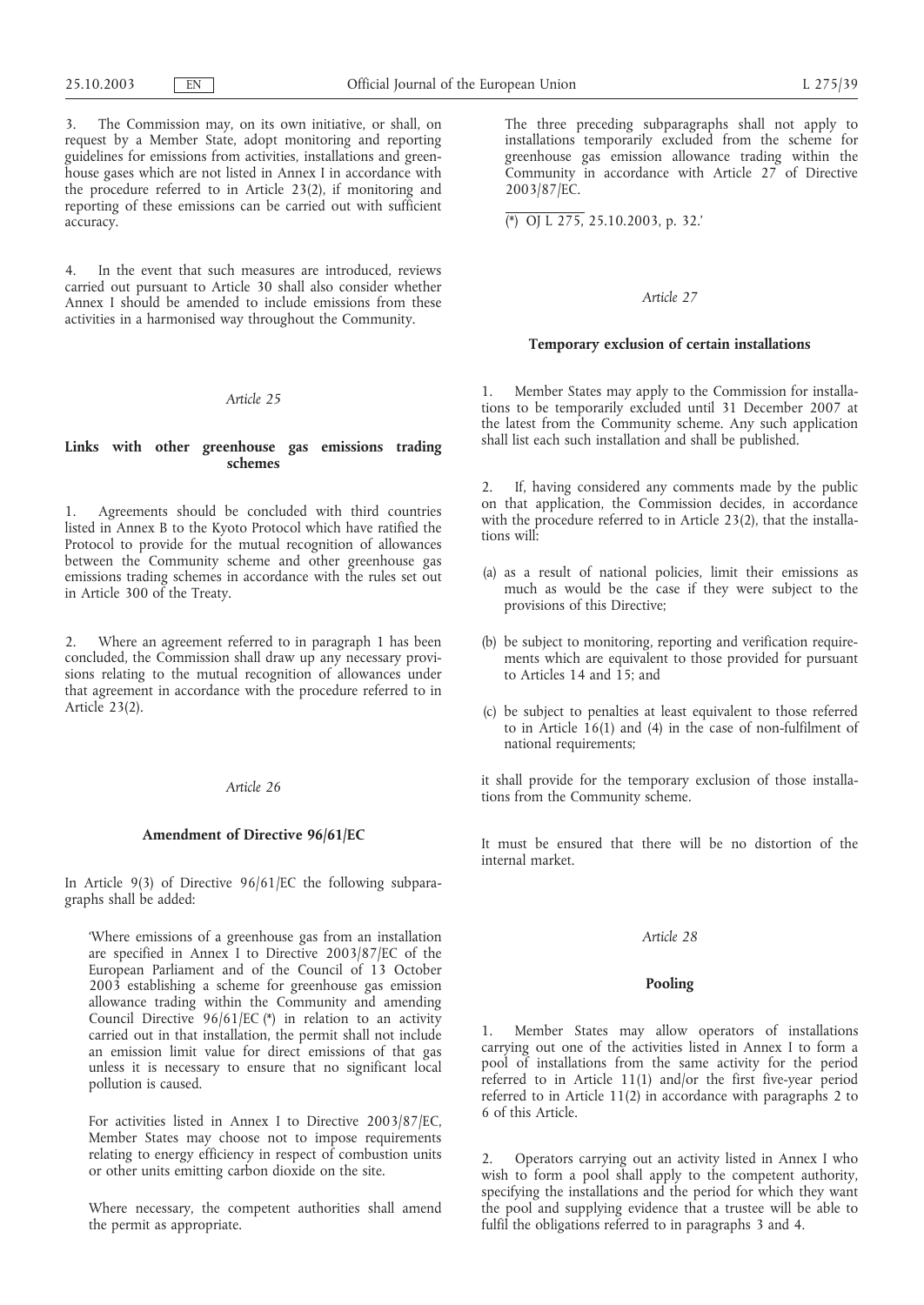3. Operators wishing to form a pool shall nominate a trustee:

# *Article 30*

# (a) to be issued with the total quantity of allowances calculated by installation of the operators, by way of derogation from Article 11;

- (b) to be responsible for surrendering allowances equal to the total emissions from installations in the pool, by way of derogation from Articles 6(2)(e) and 12(3); and
- (c) to be restricted from making further transfers in the event that an operator's report has not been verified as satisfactory in accordance with the second paragraph of Article 15.

The trustee shall be subject to the penalties applicable for breaches of requirements to surrender sufficient allowances to cover the total emissions from installations in the pool, by way of derogation from Article 16(2), (3) and (4).

5. A Member State that wishes to allow one or more pools to be formed shall submit the application referred to in paragraph 2 to the Commission. Without prejudice to the Treaty, the Commission may within three months of receipt reject an application that does not fulfil the requirements of this Directive. Reasons shall be given for any such decision. In the case of rejection the Member State may only allow the pool to be formed if proposed amendments are accepted by the Commission.

6. In the event that the trustee fails to comply with penalties referred to in paragraph 4, each operator of an installation in the pool shall be responsible under Articles 12(3) and 16 in respect of emissions from its own installation.

#### *Article 29*

## *Force majeure*

1. During the period referred to in Article 11(1), Member States may apply to the Commission for certain installations to be issued with additional allowances in cases of *force majeure*. The Commission shall determine whether *force majeure* is demonstrated, in which case it shall authorise the issue of additional and non-transferable allowances by that Member State to the operators of those installations.

2. The Commission shall, without prejudice to the Treaty, develop guidance to describe the circumstances under which *force majeure* is demonstrated, by 31 December 2003 at the latest.

# **Review and further development**

1. On the basis of progress achieved in the monitoring of emissions of greenhouse gases, the Commission may make a proposal to the European Parliament and the Council by 31 December 2004 to amend Annex I to include other activities and emissions of other greenhouse gases listed in Annex II.

2. On the basis of experience of the application of this Directive and of progress achieved in the monitoring of emissions of greenhouse gases and in the light of developments in the international context, the Commission shall draw up a report on the application of this Directive, considering:

- (a) how and whether Annex I should be amended to include other relevant sectors, *inter alia* the chemicals, aluminium and transport sectors, activities and emissions of other greenhouse gases listed in Annex II, with a view to further improving the economic efficiency of the scheme;
- (b) the relationship of Community emission allowance trading with the international emissions trading that will start in 2008;
- (c) further harmonisation of the method of allocation (including auctioning for the time after 2012) and of the criteria for national allocation plans referred to in Annex III;
- (d) the use of credits from project mechanisms;
- (e) the relationship of emissions trading with other policies and measures implemented at Member State and Community level, including taxation, that pursue the same objectives;
- (f) whether it is appropriate for there to be a single Community registry:
- (g) the level of excess emissions penalties, taking into account, *inter alia*, inflation;
- (h) the functioning of the allowance market, covering in particular any possible market disturbances;
- (i) how to adapt the Community scheme to an enlarged European Union;
- (j) pooling;
- (k) the practicality of developing Community-wide benchmarks as a basis for allocation, taking into account the best available techniques and cost-benefit analysis.

The Commission shall submit this report to the European Parliament and the Council by 30 June 2006, accompanied by proposals as appropriate.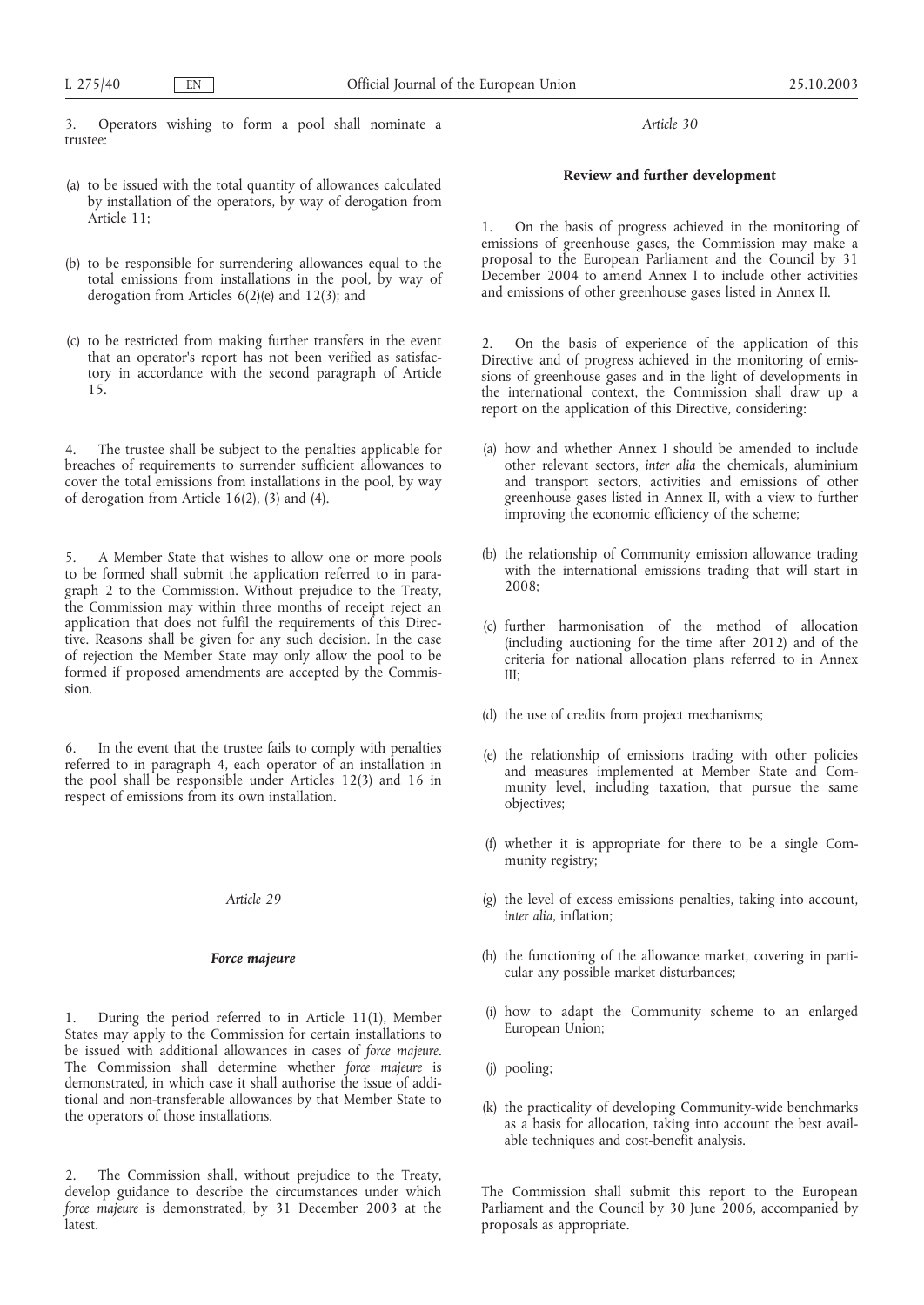3. Linking the project-based mechanisms, including Joint Implementation (JI) and the Clean Development Mechanism (CDM), with the Community scheme is desirable and important to achieve the goals of both reducing global greenhouse gas emissions and increasing the cost-effective functioning of the Community scheme. Therefore, the emission credits from the project-based mechanisms will be recognised for their use in this scheme subject to provisions adopted by the European Parliament and the Council on a proposal from the Commission, which should apply in parallel with the Community scheme in 2005. The use of the mechanisms shall be supplemental to domestic action, in accordance with the relevant provisions of the Kyoto Protocol and Marrakesh Accords.

# *Article 31*

# **Implementation**

1. Member States shall bring into force the laws, regulations and administrative provisions necessary to comply with this Directive by 31 December 2003 at the latest. They shall forthwith inform the Commission thereof. The Commission shall notify the other Member States of these laws, regulations and administrative provisions.

When Member States adopt these measures, they shall contain a reference to this Directive or be accompanied by such a reference on the occasion of their official publication. The methods of making such reference shall be laid down by Member States.

2. Member States shall communicate to the Commission the text of the provisions of national law which they adopt in the field covered by this Directive. The Commission shall inform the other Member States thereof.

# *Article 32*

# **Entry into force**

This Directive shall enter into force on the day of its publication in the *Official Journal of the European Union*.

# *Article 33*

# **Addressees**

This Directive is addressed to the Member States.

Done at Luxembourg, 13 October 2003.

*For the European Parliament The President* P. COX

*For the Council The President* G. ALEMANNO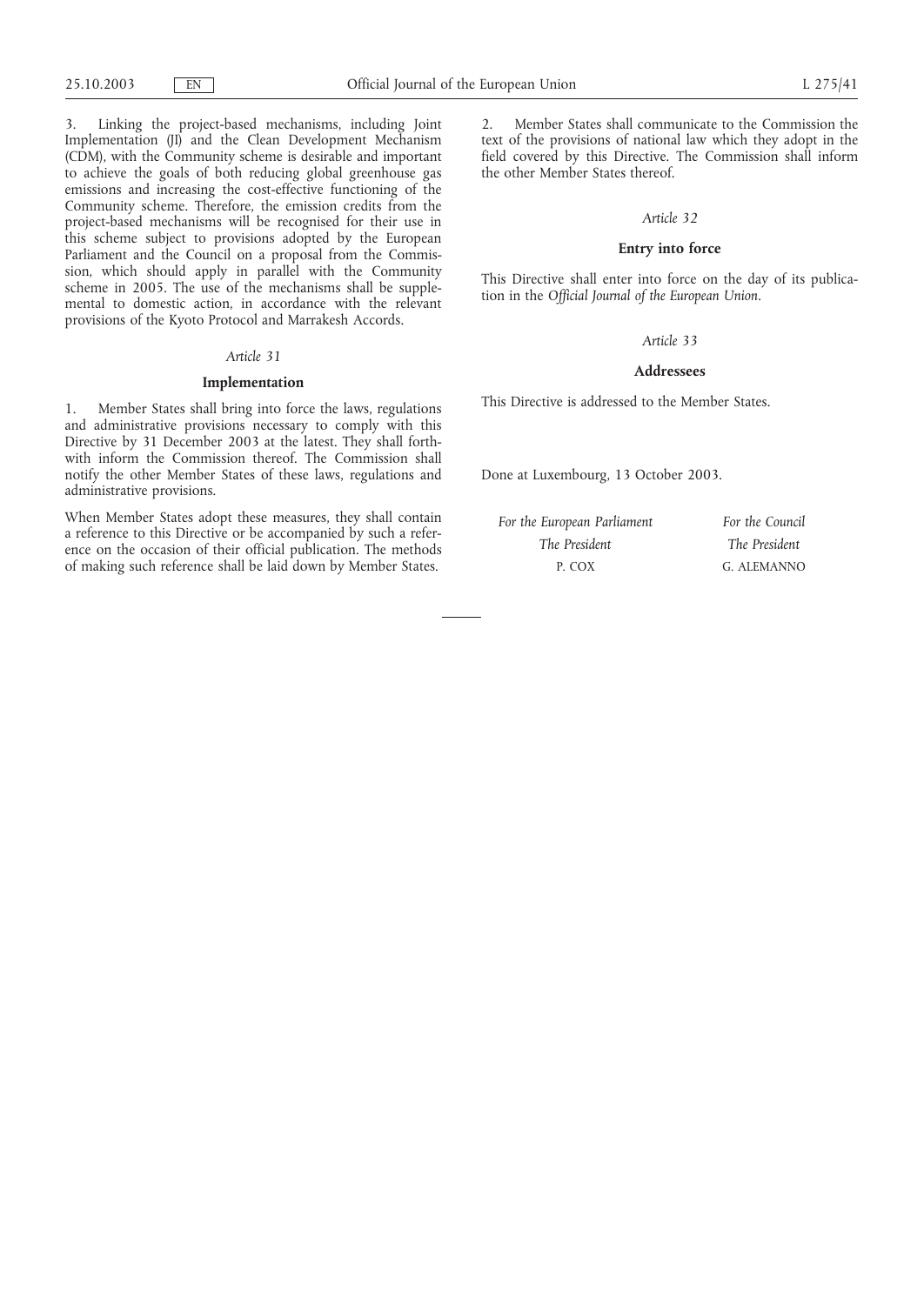# *ANNEX I*

# **CATEGORIES OF ACTIVITIES REFERRED TO IN ARTICLES 2(1), 3, 4, 14(1), 28 AND 30**

- 1. Installations or parts of installations used for research, development and testing of new products and processes are not covered by this Directive.
- 2. The threshold values given below generally refer to production capacities or outputs. Where one operator carries out several activities falling under the same subheading in the same installation or on the same site, the capacities of such activities are added together.

| Activities                                                                                                                                                                                                                                                                                                                                            | Greenhouse gases |
|-------------------------------------------------------------------------------------------------------------------------------------------------------------------------------------------------------------------------------------------------------------------------------------------------------------------------------------------------------|------------------|
| Energy activities                                                                                                                                                                                                                                                                                                                                     |                  |
| Combustion installations with a rated thermal input exceeding 20 MW (except<br>hazardous or municipal waste installations)                                                                                                                                                                                                                            | Carbon dioxide   |
| Mineral oil refineries                                                                                                                                                                                                                                                                                                                                | Carbon dioxide   |
| Coke ovens                                                                                                                                                                                                                                                                                                                                            | Carbon dioxide   |
| Production and processing of ferrous metals                                                                                                                                                                                                                                                                                                           |                  |
| Metal ore (including sulphide ore) roasting or sintering installations                                                                                                                                                                                                                                                                                | Carbon dioxide   |
| Installations for the production of pig iron or steel (primary or secondary fusion)<br>including continuous casting, with a capacity exceeding 2,5 tonnes per hour                                                                                                                                                                                    | Carbon dioxide   |
| Mineral industry                                                                                                                                                                                                                                                                                                                                      |                  |
| Installations for the production of cement clinker in rotary kilns with a produc-<br>tion capacity exceeding 500 tonnes per day or lime in rotary kilns with a produc-<br>tion capacity exceeding 50 tonnes per day or in other furnaces with a production<br>capacity exceeding 50 tonnes per day                                                    | Carbon dioxide   |
| Installations for the manufacture of glass including glass fibre with a melting capa-<br>city exceeding 20 tonnes per day                                                                                                                                                                                                                             | Carbon dioxide   |
| Installations for the manufacture of ceramic products by firing, in particular<br>roofing tiles, bricks, refractory bricks, tiles, stoneware or porcelain, with a produc-<br>tion capacity exceeding 75 tonnes per day, and/or with a kiln capacity exceeding<br>4 m <sup>3</sup> and with a setting density per kiln exceeding 300 kg/m <sup>3</sup> | Carbon dioxide   |
| Other activities                                                                                                                                                                                                                                                                                                                                      |                  |
| Industrial plants for the production of<br>(a) pulp from timber or other fibrous materials                                                                                                                                                                                                                                                            | Carbon dioxide   |
| (b) paper and board with a production capacity exceeding 20 tonnes per day                                                                                                                                                                                                                                                                            | Carbon dioxide   |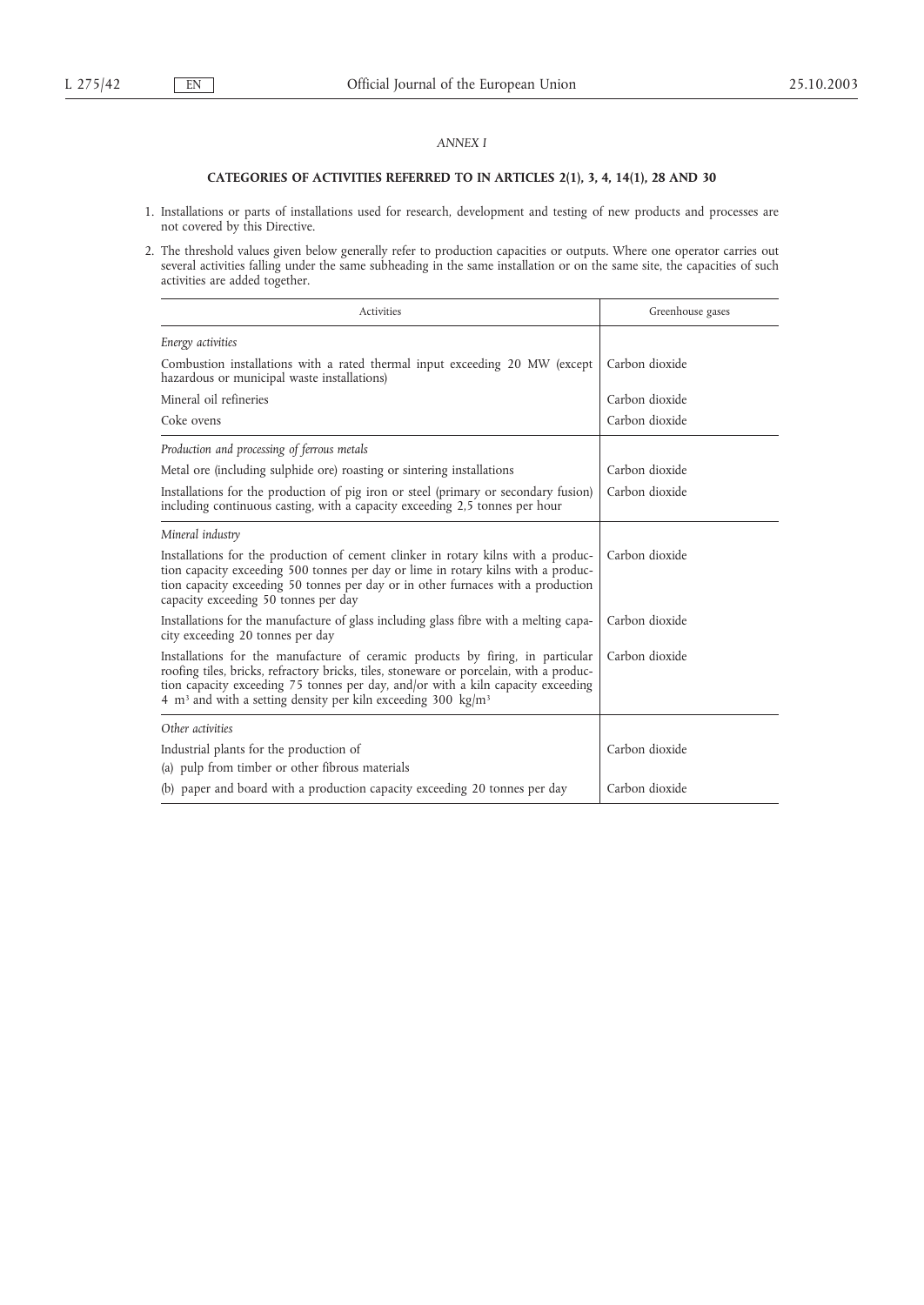# *ANNEX II*

#### **GREENHOUSE GASES REFERRED TO IN ARTICLES 3 AND 30**

Carbon dioxide (CO<sub>2</sub>)

Methane (CH<sub>4</sub>) Nitrous Oxide (N<sub>2</sub>O)

Hydrofluorocarbons (HFCs)

Perfluorocarbons (PFCs)

Sulphur Hexafluoride  $(SF_6)$ 

## *ANNEX III*

# **CRITERIA FOR NATIONAL ALLOCATION PLANS REFERRED TO IN ARTICLES 9, 22 AND 30**

- 1. The total quantity of allowances to be allocated for the relevant period shall be consistent with the Member State's obligation to limit its emissions pursuant to Decision 2002/358/EC and the Kyoto Protocol, taking into account, on the one hand, the proportion of overall emissions that these allowances represent in comparison with emissions from sources not covered by this Directive and, on the other hand, national energy policies, and should be consistent with the national climate change programme. The total quantity of allowances to be allocated shall not be more than is likely to be needed for the strict application of the criteria of this Annex. Prior to 2008, the quantity shall be consistent with a path towards achieving or over-achieving each Member State's target under Decision 2002/358/ EC and the Kyoto Protocol.
- 2. The total quantity of allowances to be allocated shall be consistent with assessments of actual and projected progress towards fulfilling the Member States' contributions to the Community's commitments made pursuant to Decision 93/389/EEC.
- 3. Quantities of allowances to be allocated shall be consistent with the potential, including the technological potential, of activities covered by this scheme to reduce emissions. Member States may base their distribution of allowances on average emissions of greenhouse gases by product in each activity and achievable progress in each activity.
- 4. The plan shall be consistent with other Community legislative and policy instruments. Account should be taken of unavoidable increases in emissions resulting from new legislative requirements.
- 5. The plan shall not discriminate between companies or sectors in such a way as to unduly favour certain undertakings or activities in accordance with the requirements of the Treaty, in particular Articles 87 and 88 thereof.
- 6. The plan shall contain information on the manner in which new entrants will be able to begin participating in the Community scheme in the Member State concerned.
- 7. The plan may accommodate early action and shall contain information on the manner in which early action is taken into account. Benchmarks derived from reference documents concerning the best available technologies may be employed by Member States in developing their National Allocation Plans, and these benchmarks can incorporate an element of accommodating early action.
- 8. The plan shall contain information on the manner in which clean technology, including energy efficient technologies, are taken into account.
- 9. The plan shall include provisions for comments to be expressed by the public, and contain information on the arrangements by which due account will be taken of these comments before a decision on the allocation of allowances is taken.
- 10. The plan shall contain a list of the installations covered by this Directive with the quantities of allowances intended to be allocated to each.
- 11. The plan may contain information on the manner in which the existence of competition from countries or entities outside the Union will be taken into account.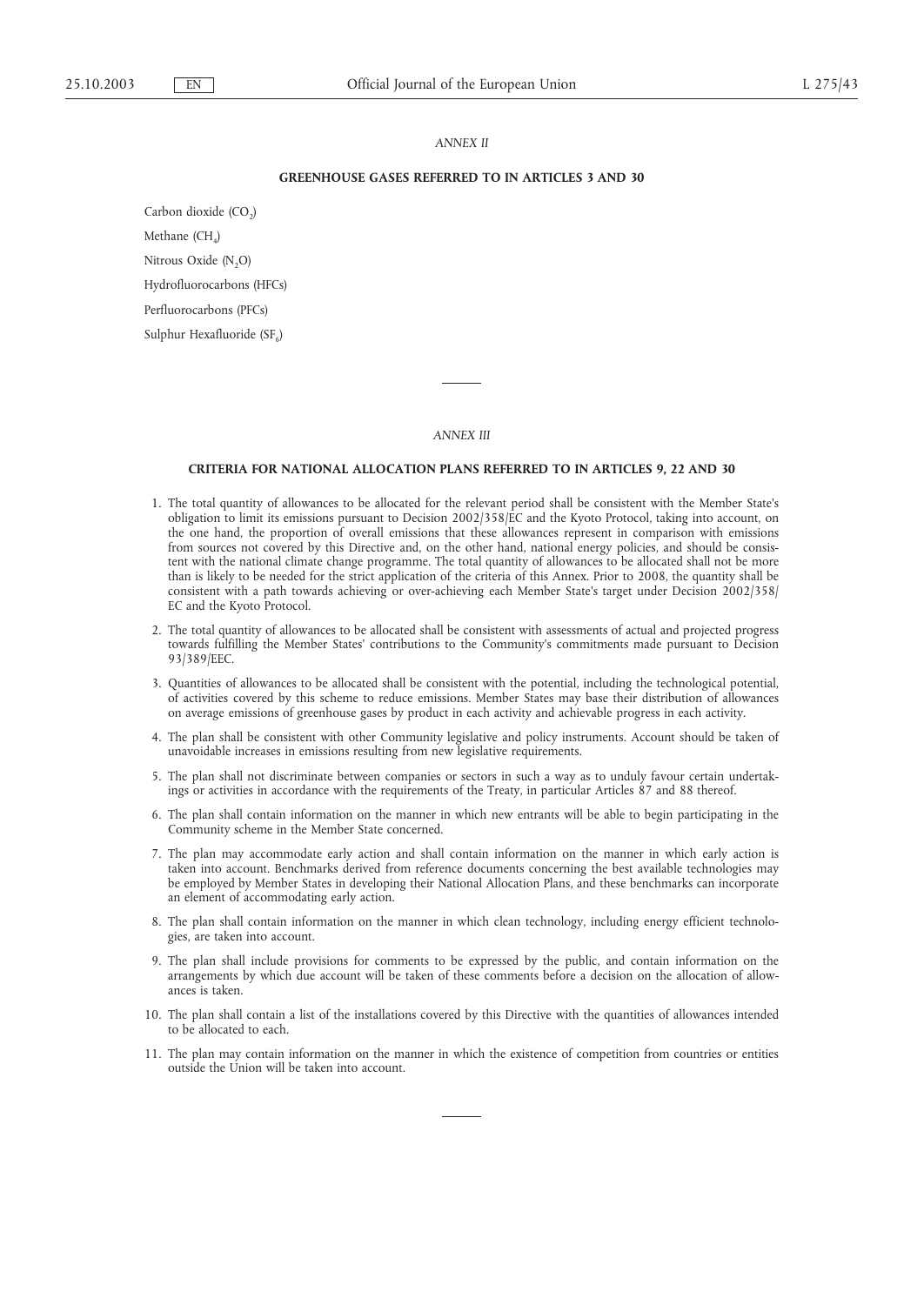### *ANNEX IV*

### **PRINCIPLES FOR MONITORING AND REPORTING REFERRED TO IN ARTICLE 14(1)**

#### **Monitoring of carbon dioxide emissions**

Emissions shall be monitored either by calculation or on the basis of measurement.

#### **Calculation**

Calculations of emissions shall be performed using the formula:

Activity data × Emission factor × Oxidation factor

Activity data (fuel used, production rate etc.) shall be monitored on the basis of supply data or measurement.

Accepted emission factors shall be used. Activity-specific emission factors are acceptable for all fuels. Default factors are acceptable for all fuels except non-commercial ones (waste fuels such as tyres and industrial process gases). Seam-specific defaults for coal, and EU-specific or producer country-specific defaults for natural gas shall be further elaborated. IPCC default values are acceptable for refinery products. The emission factor for biomass shall be zero.

If the emission factor does not take account of the fact that some of the carbon is not oxidised, then an additional oxidation factor shall be used. If activity-specific emission factors have been calculated and already take oxidation into account, then an oxidation factor need not be applied.

Default oxidation factors developed pursuant to Directive 96/61/EC shall be used, unless the operator can demonstrate that activity-specific factors are more accurate.

A separate calculation shall be made for each activity, installation and for each fuel.

#### **Measurement**

Measurement of emissions shall use standardised or accepted methods, and shall be corroborated by a supporting calculation of emissions.

### **Monitoring of emissions of other greenhouse gases**

Standardised or accepted methods shall be used, developed by the Commission in collaboration with all relevant stakeholders and adopted in accordance with the procedure referred to in Article 23(2).

#### **Reporting of emissions**

Each operator shall include the following information in the report for an installation:

A. Data identifying the installation, including:

- Name of the installation;
- Its address, including postcode and country;
- Type and number of Annex I activities carried out in the installation;
- Address, telephone, fax and email details for a contact person; and
- Name of the owner of the installation, and of any parent company.
- B. For each Annex I activity carried out on the site for which emissions are calculated:
	- Activity data;
	- Emission factors;
	- Oxidation factors;
	- Total emissions; and
	- Uncertainty.
- C. For each Annex I activity carried out on the site for which emissions are measured:
	- Total emissions;
	- Information on the reliability of measurement methods; and
	- Uncertainty.
- D. For emissions from combustion, the report shall also include the oxidation factor, unless oxidation has already been taken into account in the development of an activity-specific emission factor.

Member States shall take measures to coordinate reporting requirements with any existing reporting requirements in order to minimise the reporting burden on businesses.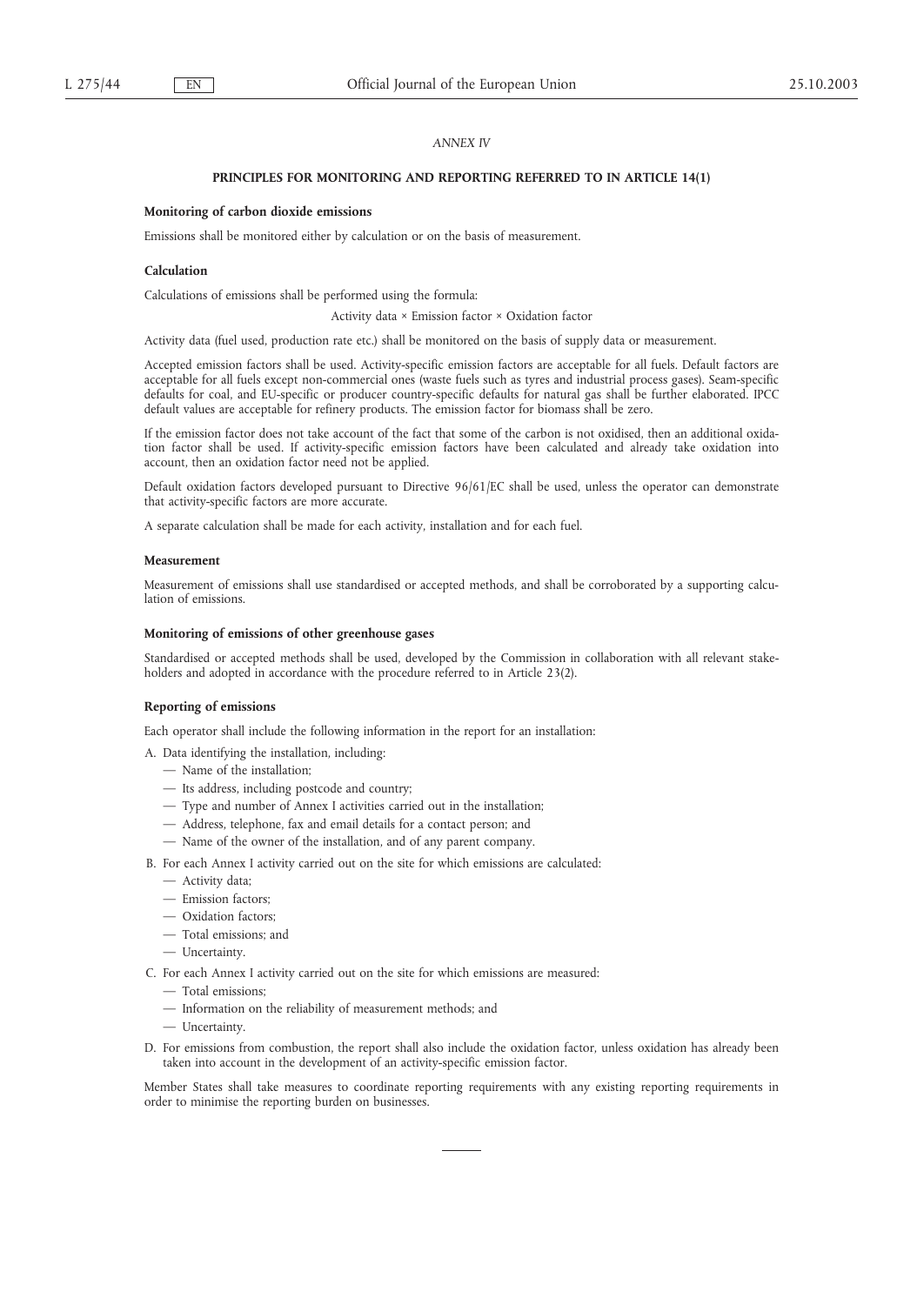# *ANNEX V*

## **CRITERIA FOR VERIFICATION REFERRED TO IN ARTICLE 15**

#### **General Principles**

- 1. Emissions from each activity listed in Annex I shall be subject to verification.
- 2. The verification process shall include consideration of the report pursuant to Article 14(3) and of monitoring during the preceding year. It shall address the reliability, credibility and accuracy of monitoring systems and the reported data and information relating to emissions, in particular:
	- (a) the reported activity data and related measurements and calculations;
	- (b) the choice and the employment of emission factors;
	- (c) the calculations leading to the determination of the overall emissions; and
	- (d) if measurement is used, the appropriateness of the choice and the employment of measuring methods.
- 3. Reported emissions may only be validated if reliable and credible data and information allow the emissions to be determined with a high degree of certainty. A high degree of certainty requires the operator to show that:
	- (a) the reported data is free of inconsistencies;
	- (b) the collection of the data has been carried out in accordance with the applicable scientific standards; and
	- (c) the relevant records of the installation are complete and consistent.
- 4. The verifier shall be given access to all sites and information in relation to the subject of the verification.
- 5. The verifier shall take into account whether the installation is registered under the Community eco-management and audit scheme (EMAS).

#### **Methodology**

### Strategic analysis

6. The verification shall be based on a strategic analysis of all the activities carried out in the installation. This requires the verifier to have an overview of all the activities and their significance for emissions.

#### Process analysis

7. The verification of the information submitted shall, where appropriate, be carried out on the site of the installation. The verifier shall use spot-checks to determine the reliability of the reported data and information.

## Risk analysis

- 8. The verifier shall submit all the sources of emissions in the installation to an evaluation with regard to the reliability of the data of each source contributing to the overall emissions of the installation.
- 9. On the basis of this analysis the verifier shall explicitly identify those sources with a high risk of error and other aspects of the monitoring and reporting procedure which are likely to contribute to errors in the determination of the overall emissions. This especially involves the choice of the emission factors and the calculations necessary to determine the level of the emissions from individual sources. Particular attention shall be given to those sources with a high risk of error and the abovementioned aspects of the monitoring procedure.
- 10. The verifier shall take into consideration any effective risk control methods applied by the operator with a view to minimising the degree of uncertainty.

# Report

11. The verifier shall prepare a report on the validation process stating whether the report pursuant to Article 14(3) is satisfactory. This report shall specify all issues relevant to the work carried out. A statement that the report pursuant to Article 14(3) is satisfactory may be made if, in the opinion of the verifier, the total emissions are not materially misstated.